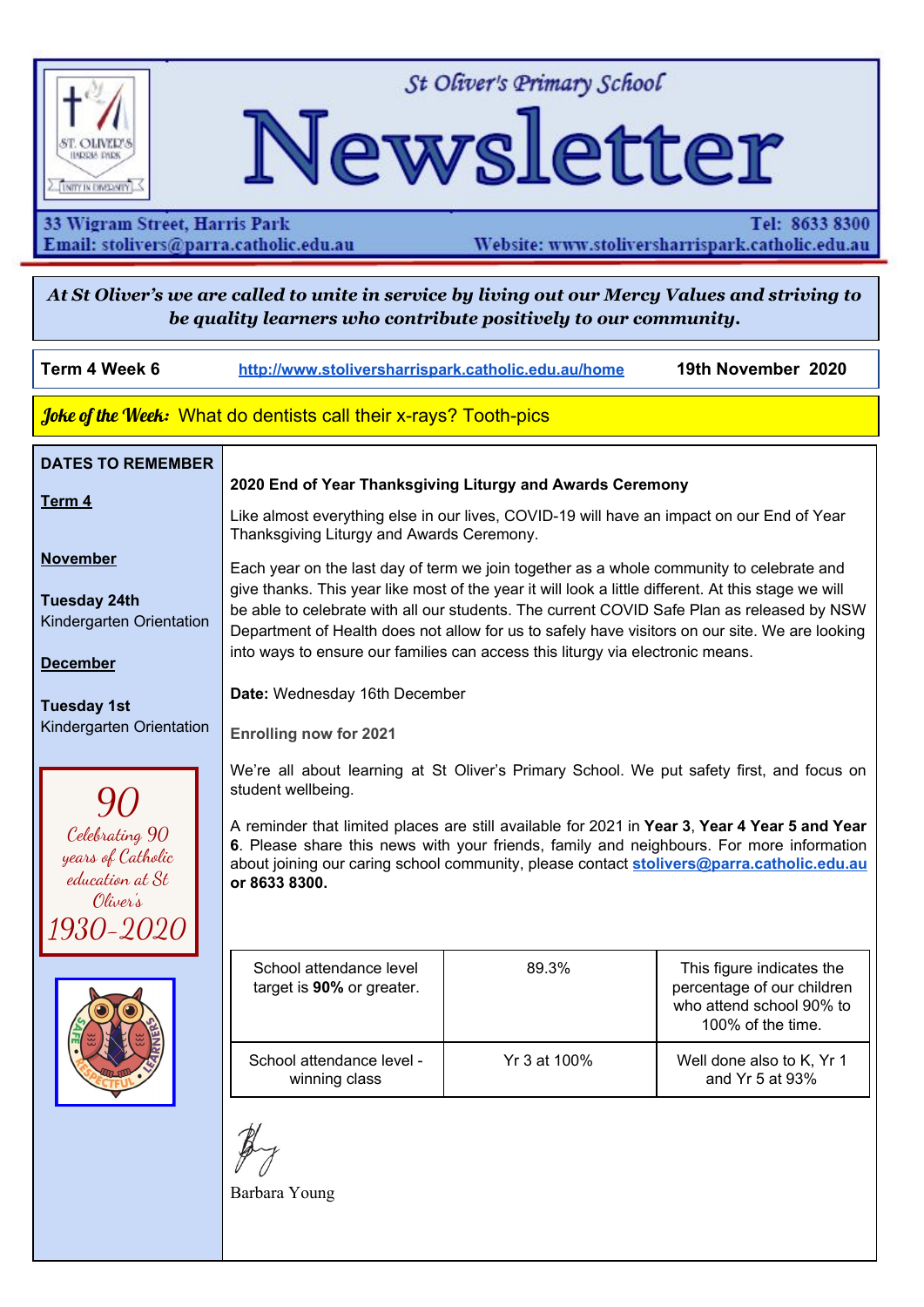#### **ADVENT**

#### **Advent begins Sunday, 29th November.**

Advent is such a busy time of year and we so easily forget that—at its heart—it is meant to be a time of preparation, waiting and hope for the coming of Jesus into our world and lives.



During the four weeks of Advent, we prepare for the celebration of Christ's birth through prayer and reflection. We contemplate the First Coming of Jesus as Saviour, and anticipate his promised Second Coming. And amid the flurry of Christmas preparations, we look for practical ways to observe the holiness of the season in our everyday lives.

Let us all join together as we prepare for this Season of Advent.

Anthony Matthews REC

#### **Student Prayer**

Dear God,

Thank you for letting us live a happy life. When Jesus sacrificed himself for us, it really showed us and you how much he really loves us. You have helped everyone that is in need in your time to this day. You have cured the sick, ill, blind and poor. The time Jesus walked on water, it reminded me that you actually cannot walk on water but the message in that story/passage was that God was never going to let you go far. In the Lost Sheep, Jesus wanted to find the lost sheep. The message of that story was that no matter what happened to you he will always be there for you, to find you, so you can reconnect. Thank you God and Jesus, you have played your part. Now it is our turn to play ours. It's our turn to reconnect by praying to the Angels every day. After generation and generation, God, The Holy Spirit and Jesus, to all the angels and saints, we come together as one whole. A part of a holy body we come together and give thanks. For he is our guide until the end. Amen. Miguel Yr 6.

## **PBS4L NEWS FOCUS WEEK 6**

We are safe. Stop, think, do; manage impulsivity



**OLI'S STAR CLASS** Congratulations to Year 4



### **What's in season for summer?**

There are lots of good reasons to eat seasonal fruit and vegies:

- They are fresher
- They have more flavour
- They are more nutritious  $-$  less storage time means nutrients don't break down
- They are less expensive  $-$  plenty of supply means that produce is at its cheapest

AND summer fruit and veg are delicious! Here is what is in season for summer:

**Fruit**: apricot, banana, blueberry, blackberry, cherry, fig, grapes, grapefruit, lychee, mango, melon, nectarine, orange (valencia), passionfruit, pawpaw, pear, peach, pineapple, plum, raspberry, strawberry.

**Vegetables**: asparagus,beans (green, butter,snake), beetroot, bok choy, cabbage, capsicum, celery, cucumber, eggplant, leek, lettuce/salad mix, mushrooms, onion, peas (sugarsnap, snow), potato, radish, rhubarb, shallots, spinach, squash, sweetcorn, tomato, zucchini.